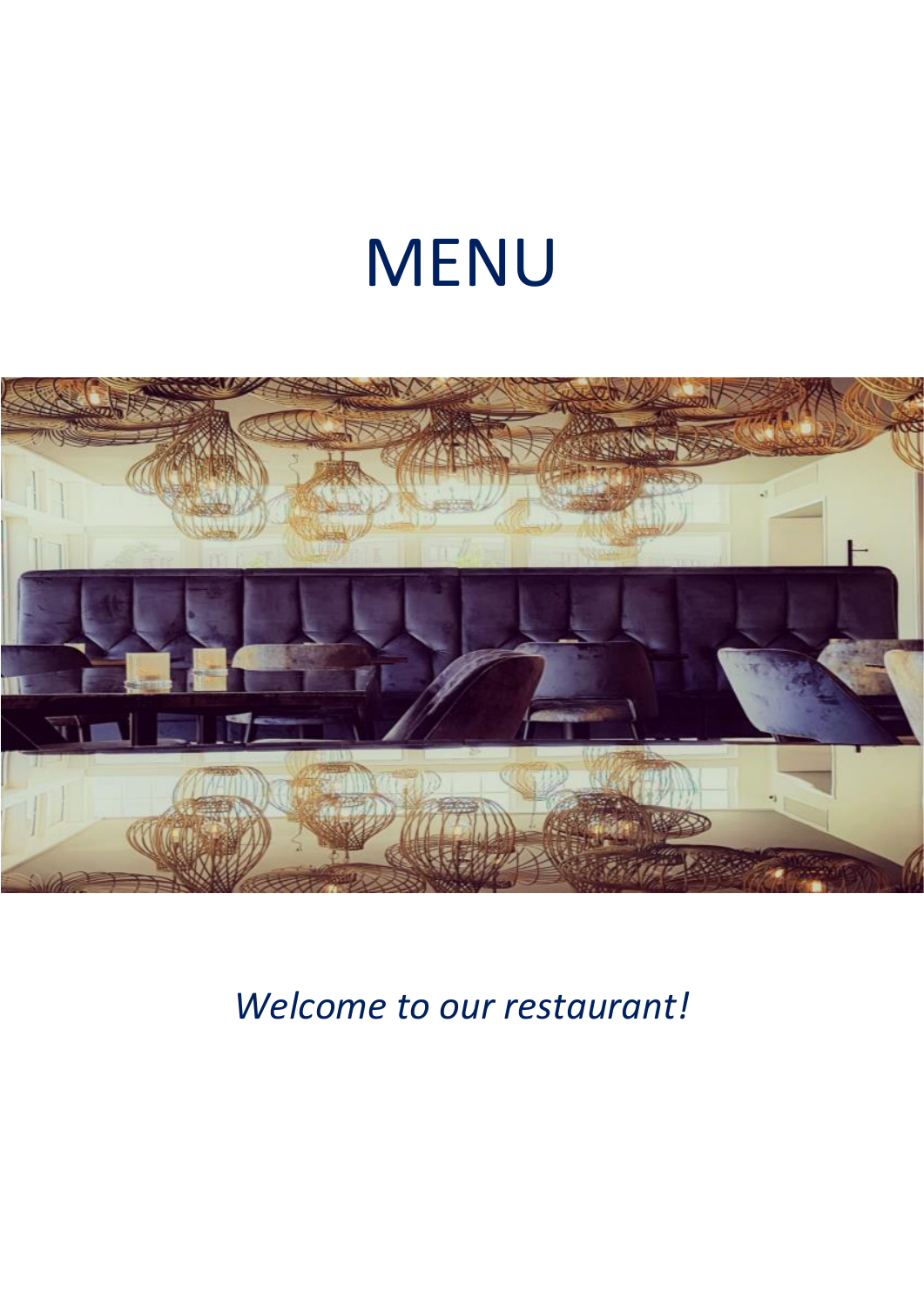# LUNCH

#### *12:00-17:00*

#### **SALADES|SALADS**

**CAESAR SALADE|***CAESAR SALAD* €14.50 **Little gem|Parmezaanse kaas|Bacon|Ei|Pijnboompitten| Kappertjes|Croutons|Caesardressing| Keuze uit: kipfilet of gamba** *Little gem|Parmesan cheese|Bacon|Egg|Pine nuts| Capers|Croutons|Caesar dressing Choice of: chicken or prawns*

**OOSTERSE SALADE|***ORIENTAL SALAD* €14.50 **Paksoi|Taugé|Teriyaki saus|Cashewnoten| Papadum|Keuze uit: ossenhaaspuntjes, gamba of kipfilet** *Bok choy|Bean sprouts|Teriyaki sauce|Cashewnuts|* Paksoi|Taugé|Teriyaki saus|Cashewnoten|<br>Papadum|Keuze uit: ossenhaaspuntjes, gamba of kipfi<br>*Bok choy|Bean sprouts|Teriyaki sauce|Cashewnuts|<br>Papadum|Choice of: tenderloin tips, prawns or chicken* 

#### **ZAAN|CLASSICS**

**BROODPLANK|***BREAD AND DIP PLATTER* € 7 **Breekbrood|Aioli|Kruidenboter|Tapenade|Olijven** *Break bread|Aioli|Herb butter|Tapenade|Olives*

**BLACK ANGUS ZAAN BURGER** € 19.50 **200 gram Rund|Pretzel brood|Cheddar|Spek|Augurk| Tomaat|Ui|Truffelmayonaise|Friet** *200 grams Beef|Pretzel bun|Cheddar|Bacon|Pickle| Tomato|Onion|Truffle mayonnaise|Fries*

**VEGGIE ZAAN BURGER** € 18.50 **Pretzel brood|Rode biet|Quinoa|Cheddar|Avocado spread|Tomaat|Ui|Truffelmayonaise|Friet** *Pretzel bun|Beetroot|Quinoa|Cheddar|Avocado spread| Tomato|Onion|Truffle mayonnaise|Fries*

**KIPSATÉ|***CHICKEN SATÉ* € 18.50 **Gemarineerde kippendijen|Sperziebonen|Seroendeng| Kroepoek|Satésaus|Friet** *Marinated chicken thighs|Green beans|Seroendeng| Prawn crackers|Satay sauce|Fries*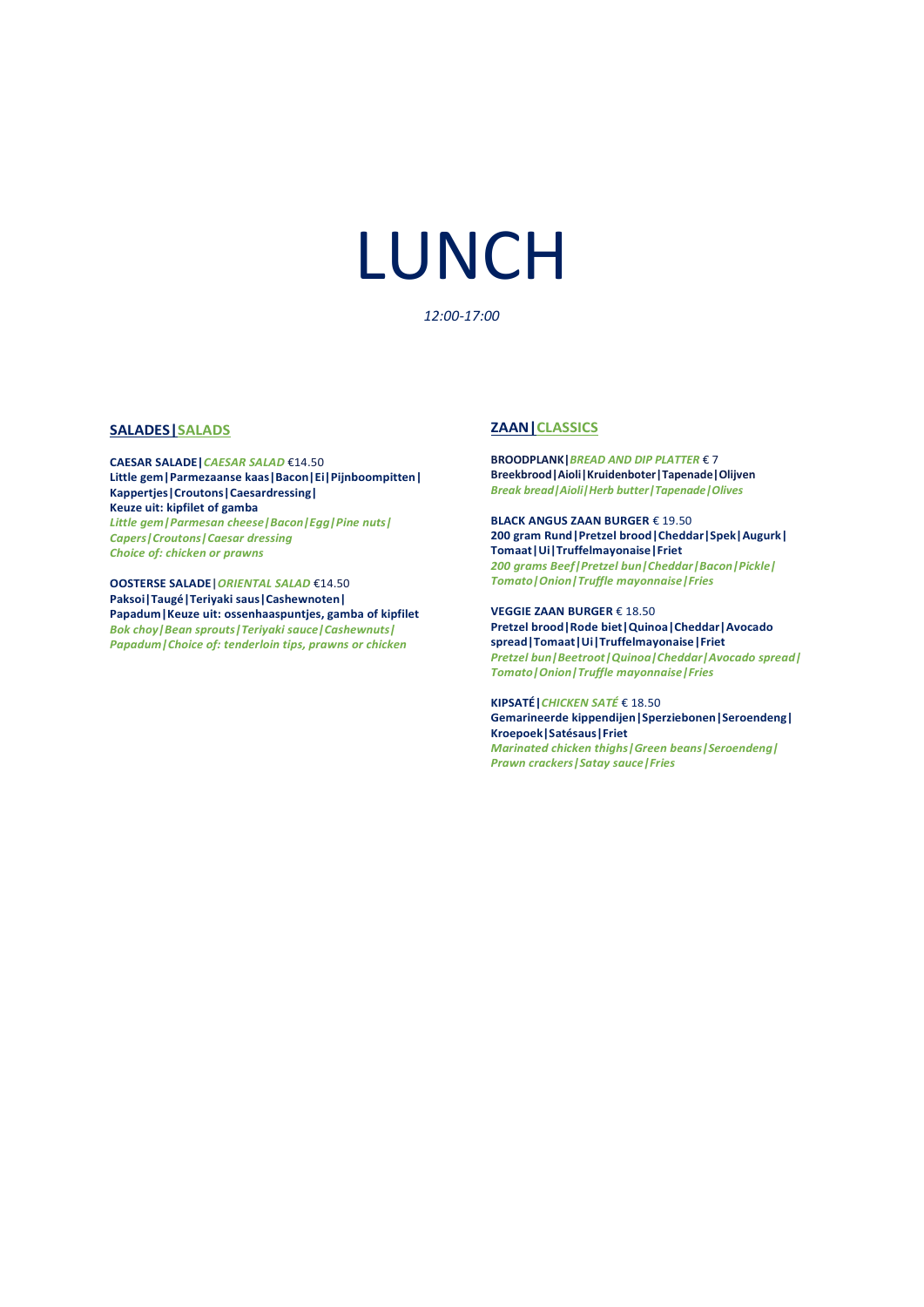# LUNCH

*12:00-17:00*

#### **ZAAN|LUNCH SPECIALS**

**TUNA MELT SANDWICH** € 10 **Naanbrood|Tonijn|Kappertjes|Rode ui|Bieslook| Cheddar|Rucola|Srirachamayonaise**  *Naanbread|Tuna|Capers|Red onion|Chives| Cheddar|Argula|Sriracha mayonnaise*

**ZAAN TOSTI** € 9.50 **Wit of bruin boerenbrood|Truffelmayonaise|Friet Keuze uit: ham-kaas, salami-kaas of tonijn** *White or brown farmhouse bread|Truffle mayonnaise|Fries Choice of: ham-cheese, salami-cheese or tuna*

**ZAAN KROKKETTEN|***ZAAN CROQUETTES* € 9.50 **2 rundvleeskroketten|Mosterd|Wit of bruin boerenbrood|Groene salade** *2 beef croquettes|Mustard|White or brown farmhouse bread|Green salad*

**BURRITOS HALLOUMI & HUMMUS** € 11 **Volkoren wrap|Spinazie|Rode kool|Geroosterde kikkererwten|Wortel|Sesamzaad|Lente-ui**  *Whole wheat wrap|Spinach|Red cabbage|Roasted chickpeas|Carrot|Sesame seeds|Spring onion* 

#### **ZAAN|COMBI SPECIALS**

**12-UURTJE VEGETARISCH|***VEGETARIAN* € 12.50 **Pompoensoep|Groentekroketten|Stokbrood Broodje geitenkaas|Rode biet|Pompoen** *Pumpkin soup|Vegetable croquette|Mini baguette Goat cheese sandwich|Beetroot|Pumpkin*

**12-UURTJE VLEES|***MEAT* € 12.50 **Pompoensoep|Runderkroketten|Stokbrood Broodje carpaccio|Rucola|Truffelmayonaise** *Pumpkin soup|Beef croquette|Mini baguette Carpaccio sandwich|Arugula|Truffle mayonnaise*

**12-UURTJE VIS|***FISH* € 12.50 **Pompoensoep|Viskroketten|Stokbrood Broodje tonijnsalade|Kappertjes| Rode ui** *Pumpkin soup|Fish croquette|Mini baguette Tuna salad sandwich|Capers|Red onion* 

#### **EIERGERECHTEN|EGG DISHES**

**ZAAN OMELET MET BELEG|***ZAAN OMELETTE WITH TOPPING* € 11.50 **NATUREL** € 9.50 **Wit of bruin boerenbrood|Keuze uit 4 items: ham, kaas, spek, champignons of groente** *White or brown farmhouse bread|Choice of 4 items: ham, cheese, bacon, mushrooms or vegetable*

**ZAAN UITSMIJTER MET BELEG|***SANDWICH FRIED EGG WITH TOPPING* € 12.50 **NATUREL** € 8.50 **Wit of bruin boerenbrood|Drie spiegeleieren| Keuze uit 2 items: ham, kaas of bacon** *White or brown farmhouse bread|Three fried eggs| Choice of 2 items: ham, cheese or bacon*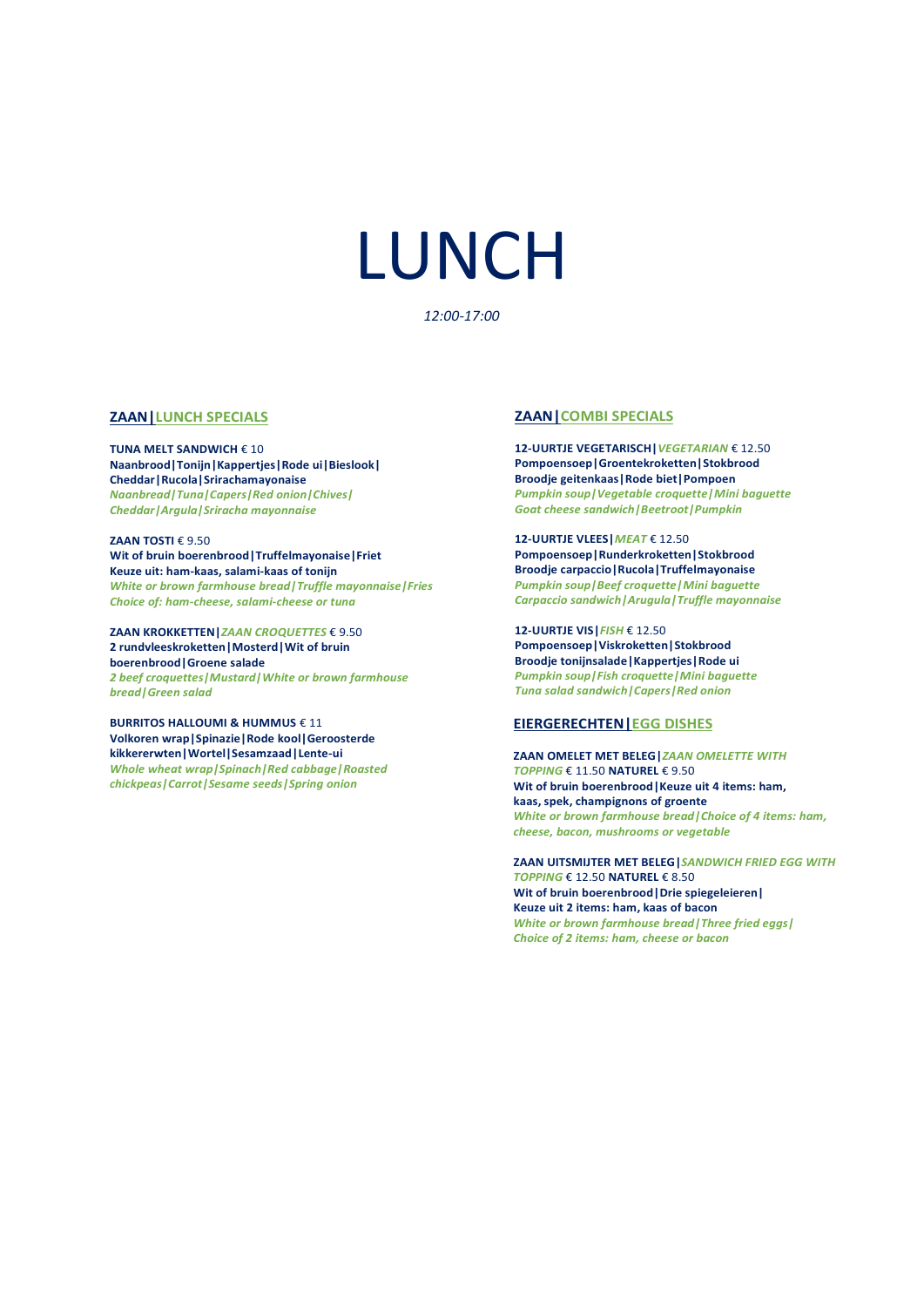# DINNER

*17:00-21:30*

#### **VOORGERECHT|STARTER**

**BROODPLANK|***BREAD AND DIP PLATTER* € 7 **Breekbrood|Aioli|Kruidenboter|Tapenade|Olijven** *Break bread|Aioli|Herb butter|Tapenade|Olives*

**ZACHT GEGAARDE ZALM|***SLOW COOKED SALMON* € 12.50 **Zoetzure komkommer|Gemarineerde shiitake| Gember-wortel crème** *Sweet and sour cucumber|Marinated shiitake| Ginger-carrot cream*

**GAMBA PIL PIL** € 13.00 **Tijger garnalen|Knoflook|Spaanse peper|Kruidenmix| Olijfolie|Peterselie|Stokbrood** *Tiger shrimps|Garlic|Chili pepper|Spice mix| Olive oil|Parsley|Mini Baguette*

**CARPACCIO** € 12.50 **Runder|Rucola|Parmezaanse kaas|Gedroogde tomaat| Pijnboompitten|Truffelmayonaise** *Beef|Arugula|Parmesan cheese|Dried tomato| Pine nuts|Truffle mayonnaise*

#### **SOEP|SOUP**

**POMPOENSOEP|***PUMPKINSOUP* € 7 **Kokosmelk|Gember|Citroengras** *Coconut milk|Ginger|Lemongrass*

**TOMATENSOEP|***TOMATO SOUP* € 7 **Rundergehaktballetjes|Pomodori tomaten|Koksroom** *Beef meatballs|Pomodori tomatoes|Cooking cream*

#### **SALADES|SALADS**

**CAESAR SALADE|***CAESAR SALAD* €14.50 **Little gem|Parmezaansekaas|Bacon|Ei|Pijnboompitten| Kappertjes|Croutons|Caesardressing| Keuze uit: kipfilet of gamba** *Little gem|Parmesan cheese|Bacon|Egg|Pine nuts| Capers|Croutons|Caesar dressing Choice of: chicken or prawns*

**OOSTERSE SALADE|***ORIENTAL SALAD* €14.50 **Paksoi|Taugé|Teriyaki saus|Cashewnoten| Papadum|Keuze uit: ossenhaaspuntjes, gamba of kipfilet** *Bok choy|Bean sprouts|Teriyaki sauce|Cashewnuts|* Paksoi|Taugé|Teriyaki saus|Cashewnoten|<br>Papadum|Keuze uit: ossenhaaspuntjes, gamba of kipfi<br>*Bok choy|Bean sprouts|Teriyaki sauce|Cashewnuts|<br>Papadum|Choice of: tenderloin tips, prawns or chicken* 

**POMPOENSALADE|***PUMPKIN SALAD* € 14.50 **Geroosterde pompoen|Geitenkaas|Rode Biet| Cherry tomaat|Gedroogde olijven|Balsamico vinaigrette** *Roasted pumpkin|Goat cheese|Beetroot| Cherry tomato|Dried olives|Balsamic dressing*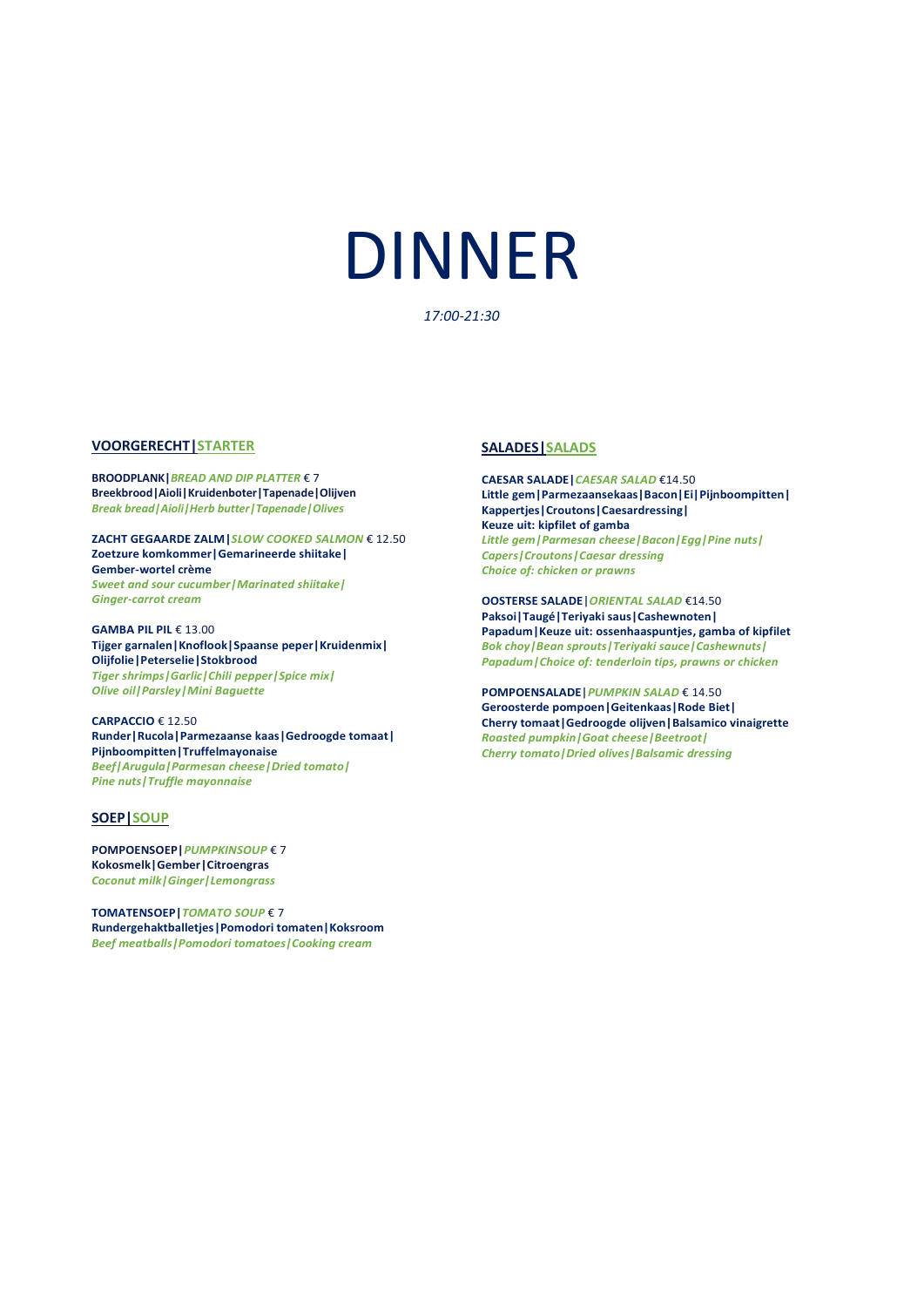# DINNER

*17:00-21:30*

#### **HOOFDGERECHT VLEES|MAIN COURSE MEAT**

**RIBEYE** € 25.50 **250 gram|Seizoensgroente|Pepersaus| Aardappelmousseline|Friet** *250 grams|Seasonal vegetables|Peppersaus| Potato Mousseline|Fries*

#### **BLACK ANGUS ZAAN BURGER** € 19.50 **200 gram Rund|Pretzel brood|Cheddar|Spek|Augurk| Tomaat|Ui|Truffelmayonaise|Friet**

*200 grams Beef|Pretzel bun|Cheddar|Bacon|Pickle| Tomato|Onion|Truffle mayonnaise|Fries*

#### **USA STEAK** € 27.50

**200 gram flat iron steak|Thijm|Rozemarijn|Laurier jus|Aardappelmousseline|Seizoensgroente|Friet** *200 grams flat iron steak|Thyme|Rosemary|Bay laurel gravy|Potato mousseline|Seasonal vegetables|Fries*

**KIP TIKKA MASALA|***CHICKEN TIKKA MASALA* € 19.50 **Gemarineerde kipfilet|Basmati rijst|Mango chutney| Tikka saus|Naan brood|Pappadum** *Marinated chicken breast|Basmati rice|Mango chutney| Tikka sauce|Naan bread|Pappadum*

**KIPSATÉ|***CHICKEN SATÉ* € 18.50 **Gemarineerde kippendijen|Sperziebonen|Seroendeng| Kroepoek|Satésaus|Friet** *Marinated chicken thighs|Green beans|Seroendeng| Prawn crackers|Satay sauce|Fries*

#### **HOOFDGERECHT VIS|MAIN COURSE FISH**

**SLIPTONG|***SOLE FISH* € 23.50 **3 stuks|Roseval aardappeltjes|Seizoensgroente| Gegrild citroen|Citroensaus met dille** *3 pieces|Roseval potatoes|Seasonal vegetables| Grilled lemon|Lemon sauce with dill*

**GEBAKKEN ZALM|***BAKED SALMON* € 22.50 **Roodloof|Seizoensgroente|Aardappelmousseline| Roseval aardappeltjes|Citroensaus met dille** *Red chicory|Seasonal vegetables|Potato mousseline| Roseval Potatoes|Lemon sauce with dill*

#### **HOOFDGERECHT VEGETARISCH|MAIN COURSE VEGETARIAN**

**VEGGIE ZAAN BURGER** € 18.50 **Pretzel brood|Rode biet|Quinoa|Cheddar|Avocado spread|Tomaat|Ui|Truffelmayonaise|Friet** *Pretzel bun|Beetroot|Quinoa|Cheddar|Avocado spread| Tomato|Onion|Truffle mayonnaise|Fries*

**BlOEMKOOL CURRY|***CAULIFLOWER CURRY* € 18.50 **Indiase butter curry|Kokosmelk|Indiase kruiden| Naan brood|Basmati rijst|Raita|Koriander** *Indian butter curry|Coconut milk|Indian spices| Naan bread|Basmati rice|Raita|Coriander*

**RAVIOLI** € 18.50 **Ricotta|Spinazie|Champignons|Truffelroomsaus| Rucola|Parmezaanse kaas** *Ricotta|Spinach|Mushrooms|Truffle cream sauce| Arugula|Parmesan cheese*

**TAGLIATELLE** € 18.50 **Venkel|Roomsaus|Knoflook|Ui|Bieslook| Champignons|Parmezaanse kaas** *Fennel|Cream Sauce|Garlic|Onion|Chives| Mushrooms|Parmesan cheese*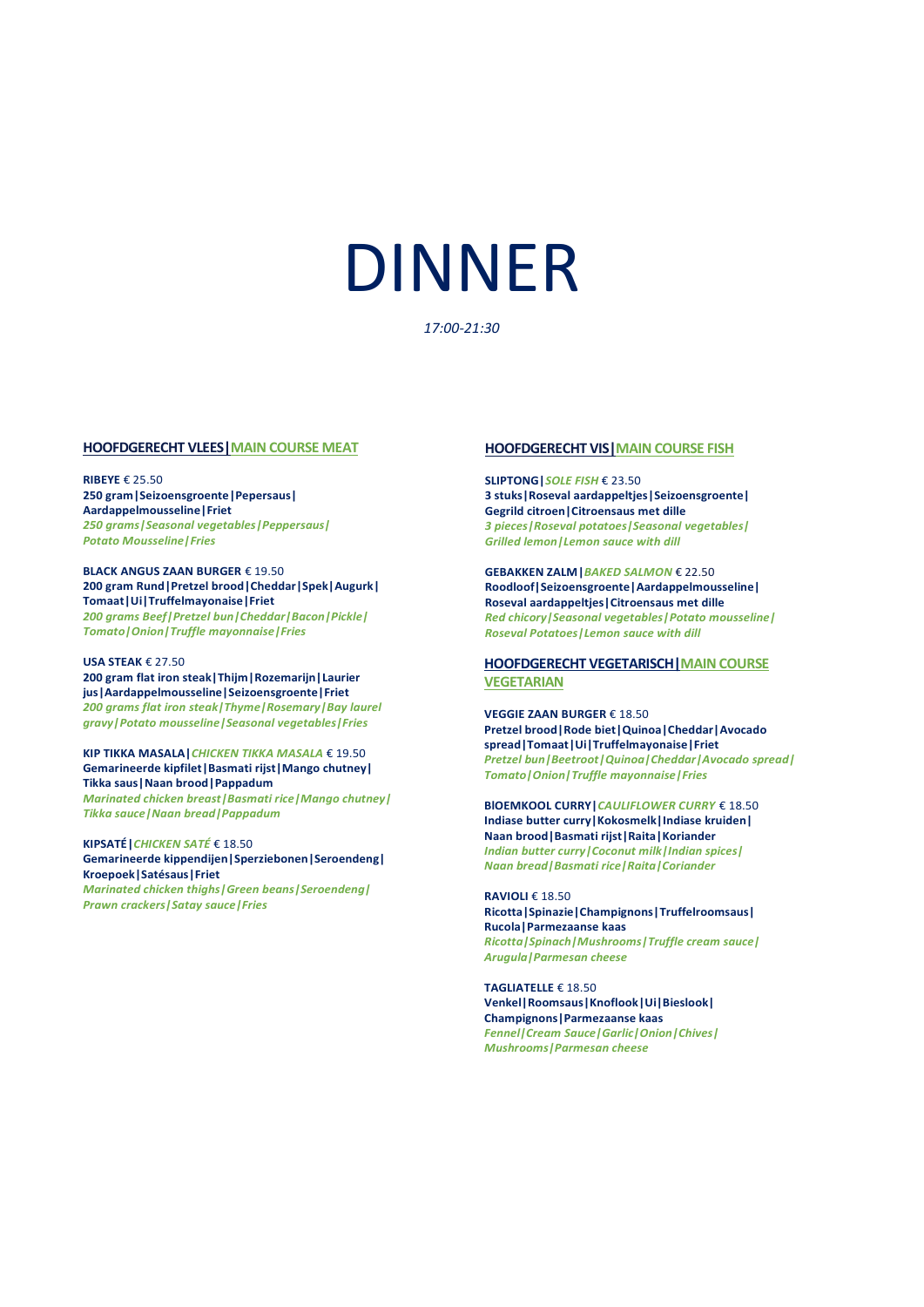# KIDS

#### *12:00-21:30*

#### **TOMATENSOEP|***TOMATO SOUP* € 4.50 **Pomodori tomaten|Koksroom** *Pomodori tomatoes|Cooking cream*

**KINDERMENU|***KIDS MENU* € 7.50 **Friet|Appelmoes|Groene salade| Keuze uit: kipnugget, frikandel, kaassouflé of kroket**  *Fries|Apple sauce|Green salad| Choice of: chicken nugget, frikandel, cheese souflé or croquette*

**PIZZA PICOLO** € 7.50 **Tomatensaus|Mozzarella|Oregano** *Tomato sauce|Mozzarella|Oregano*

**PASTA VEGGIE** € 7.50 **Tomatensaus|Parmezaanse kaas|Oregano** *Tomato sauce|Parmesan cheese|Oregano*

**KINDERIJSJE|***KIDS ICE CREAM* € 4.50 **Vanille roomijs|Spikkels|Chocolade clownshoofdje** *Vanilla ice cream|Speckles|Chocolate clown's hat*

### PIZZA

\*ONLY FOR THE BAR & ROOMSERVICE *12:00-21:30*

**PIZZA TONNO** € 13.50 **Tonijn|Kappertjes|Mozzarella|Rode ui|Champignons** *Tuna|Capers|Mozzarella|Red onion|Mushrooms*

**PIZZA SALAMI** € 12.50 **Salami|Mozzarella|Cherry tomaat|Rode ui|Rucola** *Salami|Mozzarella|Cherry tomato|Red onion|Arugula* **PIZZA PARMA** € 13.50 **Parmaham|Rucola|Mozzarella|Truffelmayonaise** *Parma ham|Arugula|Mozzarella|Truffle mayonnaise*

**PIZZA MARGHERITA** € 11 **Mozzarella|Oregano** *Mozzarella|Oregano*

## BITES

#### *12:00-21:30*

**BITTERBALLEN|***DUTCH BEEF CROQUETTES* € 7 **Zaanse mosterd|8 stuks|***Mustard|8 pieces*

**KAASSTENGELS|***CHEESE STICKS* € 7 **Chili saus|8 stuks|***Chili sauce|8 pieces*

**PROEVERIJ VAN MINI KROKETJES|***TASTING OF MINI CROQUETTES* € 8 **Kaas|Groente|Oesterzwam|Gamba|8 stuks** *Cheese|Vegetable|Mushroom|Prawn|8 pieces*

**KIP YAKATORI|***CHICKEN YAKATORI* € 7 **Teriyaki saus|Bosui|Sesam|8 stuks**

*Teriyaki sauce|Spring onion|Sesame|8 pieces*<br>ZAAN BITTERGARNITUUR|*ZAAN SNACK MIX* €<br>Bitterballen|Kaasstengels|Vlammetjes|<br>Veggie loempia's|12 stuks **ZAAN BITTERGARNITUUR|***ZAAN SNACK MIX* € 11 **Veggie loempia's|12 stuks** *Beef Croquettes|Cheese sticks|Meat flames| Veggie spring rolls|12 pieces*

**ZAAN VEGGIE PLATTER** € 14.50 **Voor 2 personen|Veggie kroketten|Chef's soepje|Tzatziki| Rode bieten hummus|Tapenade|Aioli|Nacho|Crostini| Breekbrood**

*For 2 personen|Veggie Croquettes|Chef's soup|Tzatziki| Beetroot hummus|Tapenade|Aioli|Nacho|Crostini|Break bread*

**ZAAN MILLIONAIRE PLATTER** € 16.50

**Voor 2 personen|Bittergarnituur mix|Chef's soepje|Brie| Old Amsterdam|Fuet worst|Serranoham|Crostini| Nacho|Breekbrood**

*For 2 person|Snack mix|Chef's soup|Brie| Old Amsterdam|Fuet sausage|Serranoham|Crostini| Nacho|Break bread*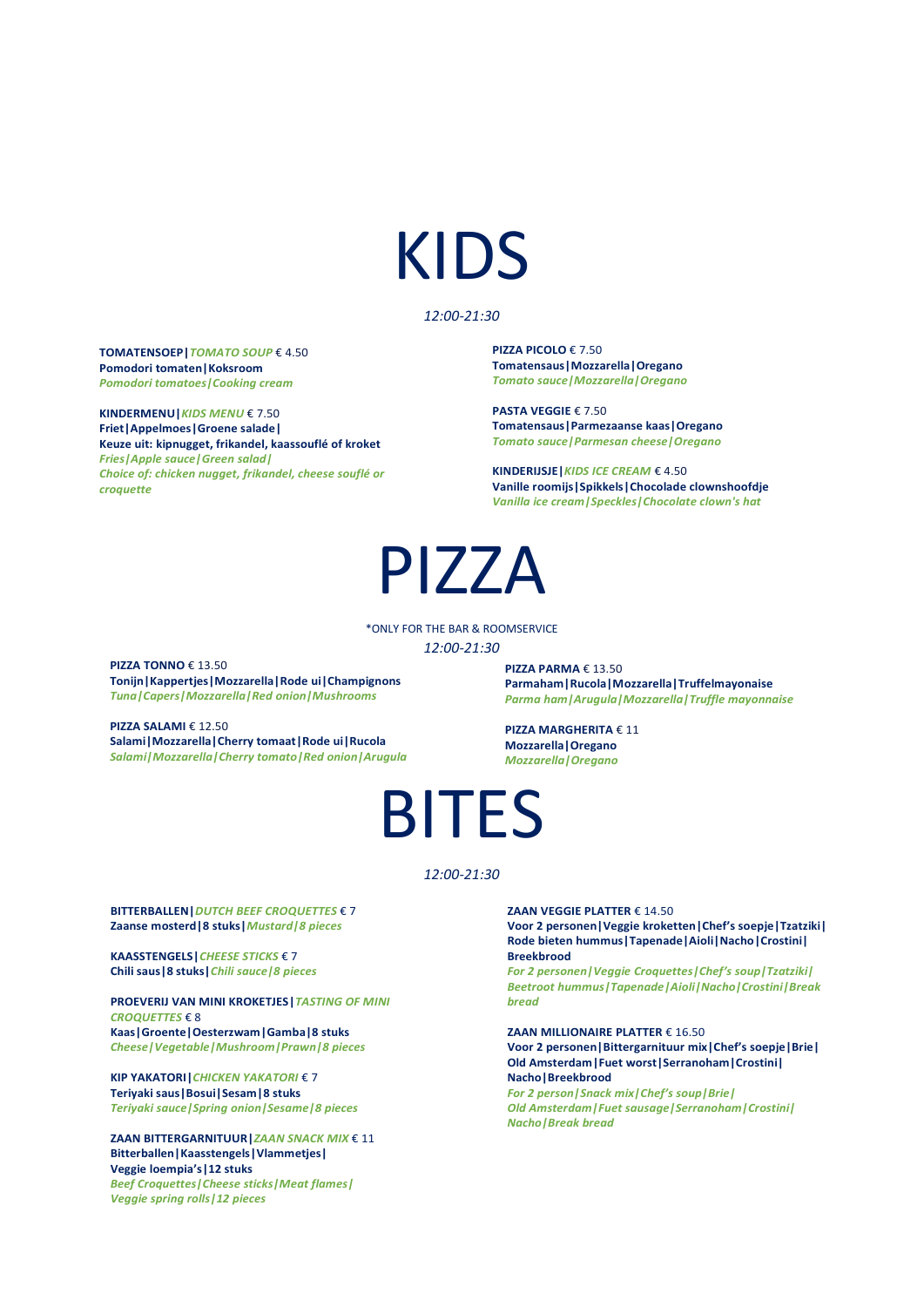## DESSERT





#### **TARTELETTE PASSIE & PRALINE** € 8

**Tartelette van Bretons deeg|Hazelnoot frangipane|Marmelade van ananas|Panna cotta van passievrucht en mango** *Tartelette of Breton dough|Hazelnut frangipane|Marmalade of pineapple|Panna cotta of passion fruit and mango*



#### **MOELLEUX CHOCOLATE** € 8

**Klassiek Frans dessert|Warm chocolade taartje|Chocolade vulling|Koffie-ijs** *Classic French dessert|Warm chocolate tart|Chocolate filling|Coffee ice cream*



#### **LEMON COCKTAIL** € 8

**Biscuit van witte chocolade|Mousse van limoncello|Cremeux van citroen|Gelei van limoen** *White chocolate biscuit|Limoncello mousse|Cream of lemon|Lime jelly*



#### **BABA MANGUE** € 8

**Bol van Valrhona tropilla noir chocolade|Gebakken banaan|Mousse van mango passievruchten** *Valrhona tropilia noir chocolate ball|Fried banana|Mango passion fruit mousse*



#### **DAME BLANCHE** € 8

**Vanille Bourbon roomijs met chocolade biscuit|Chocolade gelei|Chocolade crumble** *Vanilla Bourbon ice cream with chocolate biscuit|Chocolate jelly|Chocolate crumble* 



#### **COMETÉ CHOCOLAT ORANGE** € 8

**Bol van 64% pure chocolade gevuld met een mousse van melkchocolade|Caramel en sinaasappel gelei|100% VEGAN** *Sphere of 64% dark chocolate filled with a mousse of milk chocolate|Caramel and orange jelly|100% VEGAN*



#### **DARK CHOCOLATE RASPBERRY** € 8

**Donkere chocolade cake|Frambozenstukje|Frambozenroom|Pure chocolade|Frambozengelei** *Dark chocolate cake|Raspberry pieces|Raspberry cream|Dark chocolate|Raspberry jelly*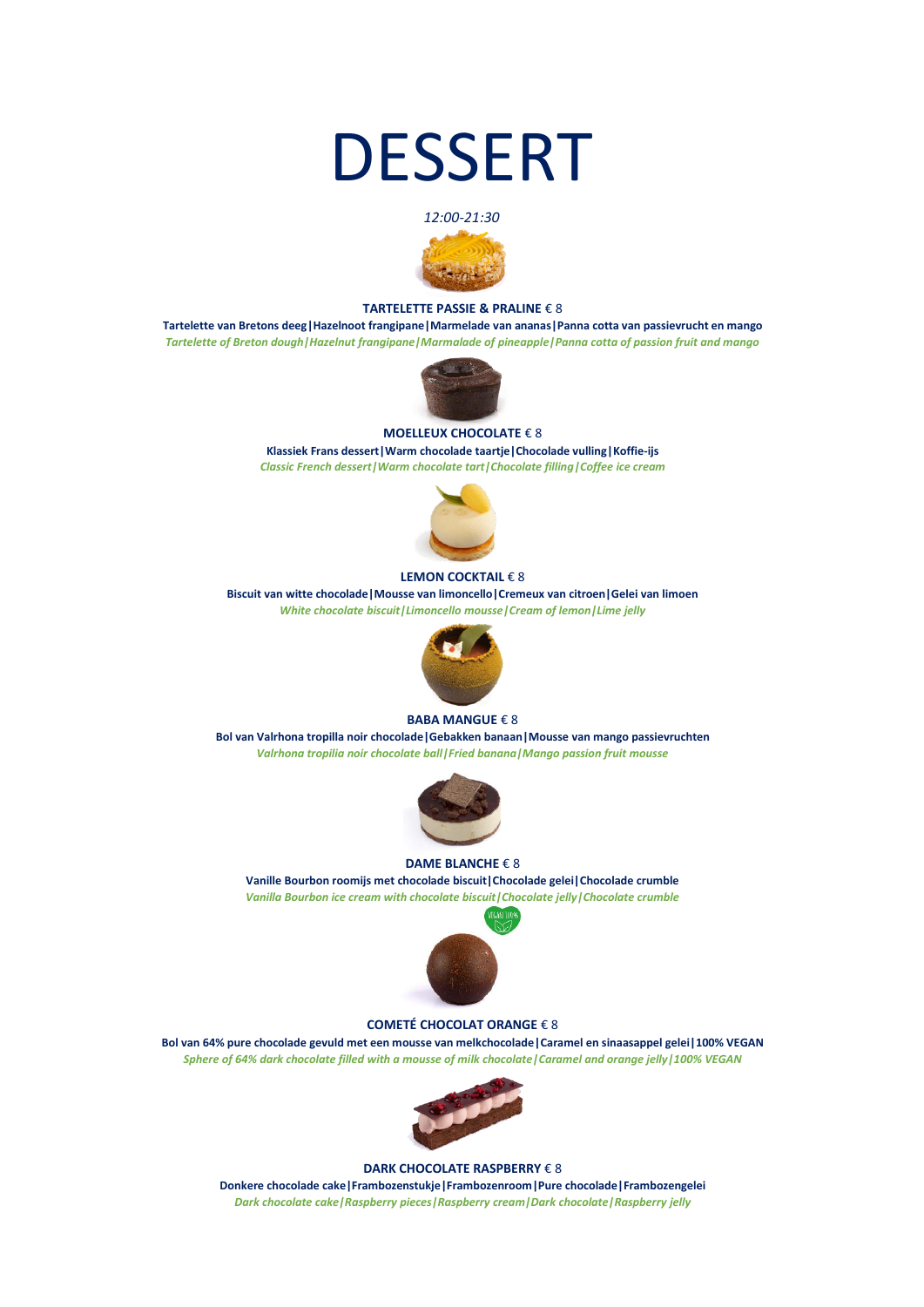# DRINKS

#### **COFFEE**

| <b>COFFEE</b>                           | € 3.25  |
|-----------------------------------------|---------|
| <b>ESPRESSO</b>                         | € 3.00  |
| <b>ESPRESSO DOPPIO</b>                  | €4.50   |
| <b>CORTADO</b>                          | € 3.00  |
| <b>CAPPUCINO</b>                        | € 3.50  |
| <b>LATTE MACCHIATO</b>                  | € 3.75  |
| <b>HOT CHOCOLATE</b>                    | € 3.25  |
| <b>HOT CHOCOLATE WITH WHIPPED CREAM</b> | $+0.50$ |

### **FRESH TEA**

| <b>SENZA TEAPOT</b>          |        |
|------------------------------|--------|
| <b>EARL GREY BLUE FLOWER</b> | € 3.25 |
| <b>FOREST HAPPINESS</b>      | € 3.25 |
| <b>REFRESHING ROOIBOS</b>    | € 3.25 |
| <b>SENCHA SENSATION</b>      | € 3.25 |
| <b>CAMOMILE DELIGHT</b>      | € 3.25 |
| <b>TOTALLY NUTS</b>          | € 3.25 |
| <b>FRESH MINT TEA</b>        | € 3.75 |
| <b>FRESH GINGER TEA</b>      | € 3.75 |

#### **SPECIAL COFFEES**

| <b>FRENCH: GRAND MARNIER</b> | € 8.50 |
|------------------------------|--------|
| <b>ITALIAN: AMARETTO</b>     | € 8.50 |
| <b>IRISH: JAMESON</b>        | € 8.50 |
| <b>SPANISH: LICOR 43</b>     | € 8.50 |
|                              |        |

#### **SOFT DRINKS**

| <b>COCA-COLA</b>                             | €3.25  |
|----------------------------------------------|--------|
| <b>COCA-COLA ZERO</b>                        | € 3.25 |
| <b>FANTA ORANGE</b>                          | € 3.25 |
| <b>FANTA CASSIS</b>                          | € 3.25 |
| <b>FUZE TEA LEMON</b>                        | € 3.25 |
| <b>FUZE TEA GREEN</b>                        | € 3.25 |
| <b>SPRITE</b>                                | € 3.25 |
| <b>FENTIMANS GINGER BEER</b>                 | € 3.50 |
| <b>FEVER-TONIC ELDERFLOWER, INDIAN TONIC</b> | € 3.50 |
| <b>FINLEY BITTERLEMON</b>                    | € 3.25 |
| <b>FINLEY GINGER ALE</b>                     | € 3.25 |
| <b>RED BULL</b>                              | € 3.75 |
| <b>CRODINO APERITIVO 0.0</b>                 | € 3.50 |
|                                              |        |

#### **MINERAL WATER**

| <b>SPA BLAUW SMALL</b> | € 3.25 |
|------------------------|--------|
| <b>SPA ROOD SMALL</b>  | € 3.25 |
| <b>SPA BLAUW LARGE</b> | € 6.00 |
| <b>SPA ROOD LARGE</b>  | € 6.00 |
|                        |        |

#### **JUICES**

| <b>MINUTE MAID ORANGE JUICE</b> | € 3.50 |
|---------------------------------|--------|
| <b>MINUTE MAID APPLE JUICE</b>  | € 3.50 |
| <b>MINUTE MAID TOMATO JUICE</b> | € 3.50 |

### **DAIRY DRINKS**

| <b>RIVELLA</b>        | € 3.25 |
|-----------------------|--------|
| <b>CHOCOLATE MILK</b> | € 3.00 |
| <b>ORGANIC MILK</b>   | € 3.00 |

#### **DRAFT BEERS**

| <b>HEINEKEN 25 CL</b>      | € 3.50 |
|----------------------------|--------|
| <b>HEINEKEN 50 CL</b>      | € 6.50 |
| LA CHOUFFE 33 CL           | € 4.75 |
| LA CHOUFFE 50CL            | € 7.50 |
| <b>SEASONAL BEER 33 CL</b> | € 4.75 |
| <b>SEASONAL BEER 50 CL</b> | € 7.50 |

### **BOTTLED BEERS**

| <b>HEINEKEN 30 CL</b>       | € 3.50 |
|-----------------------------|--------|
| <b>CORONA EXTRA</b>         | € 5.00 |
| <b>TRIPFL KARMFLIFT</b>     | € 5.00 |
| <b>AMSTEL RADLER</b>        | € 3.50 |
| <b>LIEFMANS FRUITY BEER</b> | € 4.00 |

#### **LOCAL BOTTLED BEERS**

| <b>BLAES GOLD (GERMAN LAGER)</b> | € 4.75 |  |
|----------------------------------|--------|--|
| <b>BLAES TSAR (PORTER BEER)</b>  | € 4.75 |  |
| <b>BLAES CABRON (BOCK BEER)</b>  | € 4.75 |  |

### **ALCOHOL-FREE BEER**

| <b>AMSTEL RADLER 0.0</b> | € 3.50 |
|--------------------------|--------|
| <b>BRAND WEIZEN 0.0</b>  | € 3.50 |

#### **CIDERS**

| APPLE BANDIT-CLASSIC APPLE | € 3.50 |
|----------------------------|--------|
| APPLE BANDIT-RASPBERRY     | € 3.50 |

#### **PORT, SHERRY & VERMOUTH**

| €4.50  |
|--------|
| €4.00  |
| €4.50  |
| € 5.50 |
| € 8.50 |
|        |

#### **ZAAN PASTRY**

**CHEESECAKE SALTED CARAMEL** € 5 **Boter caramel koek|Gezouten karamel** *Butter caramel biscuit|Salted Caramel*

**GROOTMOEDERS APPELTAART|***APPLE PIE* € 5 **Roomboter|Appel|Knapperig amandelschaafsel**  *Cream butter|Apple|Crispy almonds schaves* 

**SLAGROOM|***WHIPPED CREAM* + € 0.50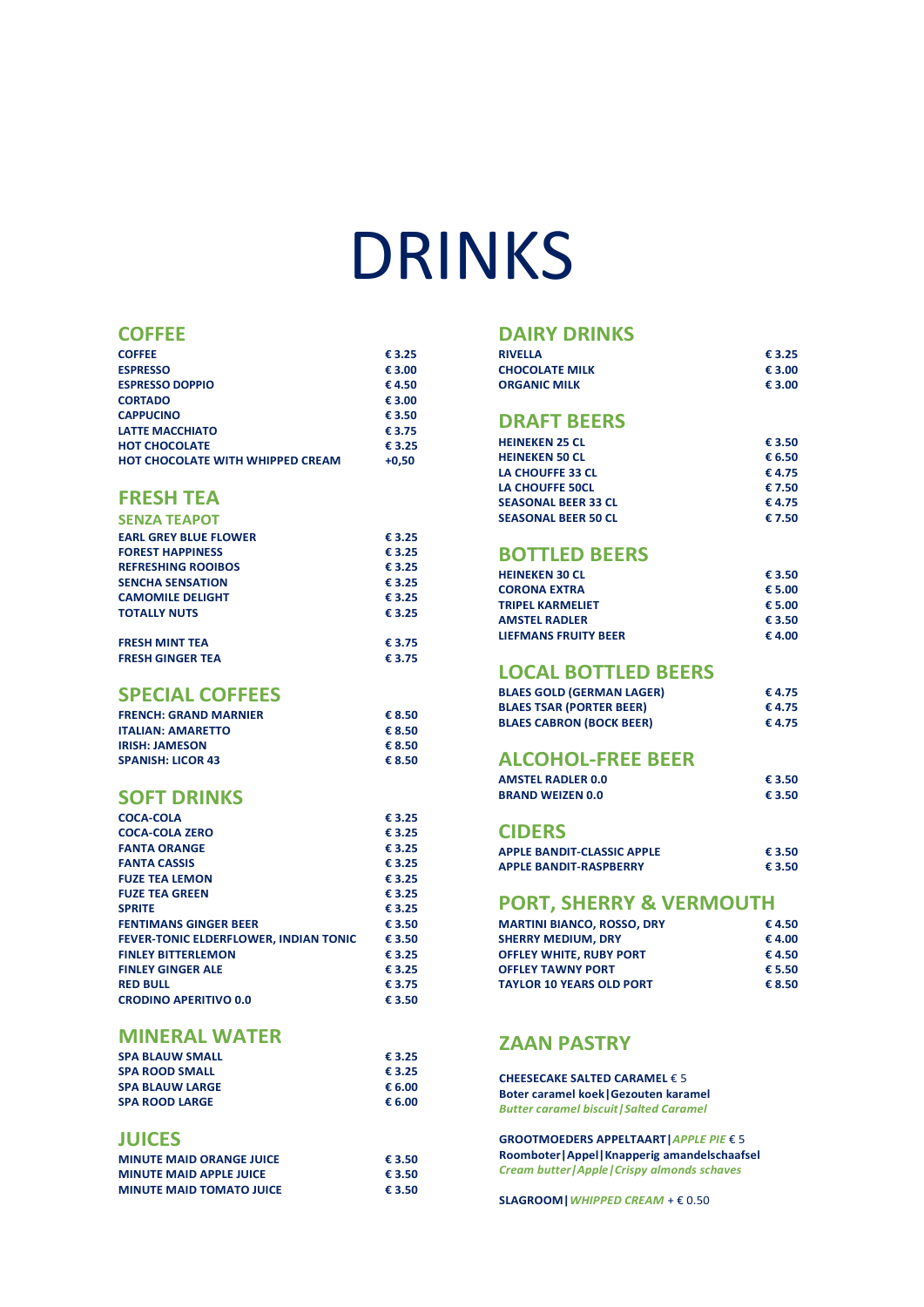# DRINKS

#### **DOMESTIC DISTILLED**

| <b>HOPPE JONGE JENEVER</b>    | € 3.50 |
|-------------------------------|--------|
| <b>BOLS OUDE JENEVER</b>      | € 3.50 |
| <b>HOPPE VIEUX</b>            | € 3.50 |
| <b>BEERENBURG</b>             | € 3.50 |
| <b>CORENWIJN</b>              | € 3.75 |
| <b>COEBERGH BESSENJENEVER</b> | € 3.75 |
|                               |        |

### **LIQUEURS**

| <b>MALIBU</b>                     | € 5.00 |
|-----------------------------------|--------|
| <b>PASSOA</b>                     | € 5.00 |
| <b>SAFARI</b>                     | € 5.00 |
| <b>SAMBUCA</b>                    | € 5.00 |
| <b>GRAND MARNIER CORDON ROUGE</b> | € 5.00 |
| <b>AMARETTO DI SARRONNO</b>       | € 5.00 |
| <b>TIA MARIA</b>                  | € 5.00 |
| <b>BAILEYS</b>                    | € 5.00 |
| <b>LICOR 43</b>                   | € 5.00 |
| <b>COINTREAU</b>                  | € 5.00 |
| <b>KAHLUA</b>                     | € 5.00 |
| <b>BAILEYS</b>                    | € 5.00 |
| <b>SOUTHERN COMFORT</b>           | € 5.00 |

### **WHISKEY**

| <b>SINGLE MALT</b>       |         |
|--------------------------|---------|
| <b>GLENFIDDICH 12Y</b>   | € 7.50  |
| <b>OBAN 14Y</b>          | € 8.50  |
| <b>LAGAVULIN 16Y</b>     | € 12.50 |
| <b>TALISKER 10Y</b>      | € 7.00  |
| <b>DALWHINNIE 15Y</b>    | € 9.00  |
| <b>HIGHLAND PARK 12Y</b> | € 8.00  |
|                          |         |
| SCOTCH BLENDS            |         |

| эсслен венгрэ                    |        |
|----------------------------------|--------|
| <b>JOHNNY WALKER RED LABEL</b>   | € 5.50 |
| <b>JOHNNY WALKER BLACK LABEL</b> | € 6.50 |
| <b>CHIVAS REGAL 12Y</b>          | € 6.50 |
| <b>FAMOUS GROUSE</b>             | € 5.50 |
| <b>JAPANESE BLENDS</b>           |        |
| <b>NOBUSHI JAPANESE WHISKEY</b>  | € 8.00 |
| <b>IRISH</b>                     |        |
| <b>JAMESON</b>                   | € 5.50 |
| <b>TULLAMORE DEW</b>             | € 5.50 |
| <b>BOURBON/TENNESSEE</b>         |        |
| <b>JACK DANIELS</b>              | € 5.50 |
| <b>BULLEIT BOURBON</b>           | € 5.50 |

#### **COGNAC**

| <b>CALVADOS</b>             | € 5.50  |
|-----------------------------|---------|
| <b>ARMAGNAC</b>             | € 5.50  |
| <b>HENNESSY V.S.O.P</b>     | € 11.00 |
| <b>RUM</b>                  |         |
| <b>BACARDI CARTA BLANCA</b> | € 5.50  |
| <b>BACARDI CARTE NEGRA</b>  | € 6.00  |
| <b>HAVANA CLUB 3Y</b>       | € 6.50  |
| <b>HAVANA CLUB 7Y</b>       | € 8.50  |
|                             |         |

#### **VODKA**

| <b>ABSOLUT VODKA</b>       | € 5.00 |
|----------------------------|--------|
| <b>EIKO JAPANESE VODKA</b> | € 7.50 |
| <b>GREY GOOSE</b>          | € 9.00 |

#### **APERITIFS**

| <b>GRAPPA JULIA INVECCHIATA</b> | € 4.75 |
|---------------------------------|--------|
| <b>CAMPARI</b>                  | € 4.75 |
| <b>AMARO RAMAZZOTTI</b>         | € 4.75 |
| <b>JAGERMEISTER</b>             | € 3.75 |
| LIMONCELLO VILLA MASSA          | € 4.75 |

### **TEQUILA**

| SIERRA TEQUILA ANTIGUO PLATA | € 5.00 |
|------------------------------|--------|
| SIERRA TEQUILA ANTIGUO ANEJO | € 5.00 |

#### **SPRITZ**

| <b>APEROL SPRITZ</b>     | € 9.50 |
|--------------------------|--------|
| <b>LIMONCELLO SPRITZ</b> | € 9.50 |
| <b>43 SPRITZ</b>         | € 9.50 |